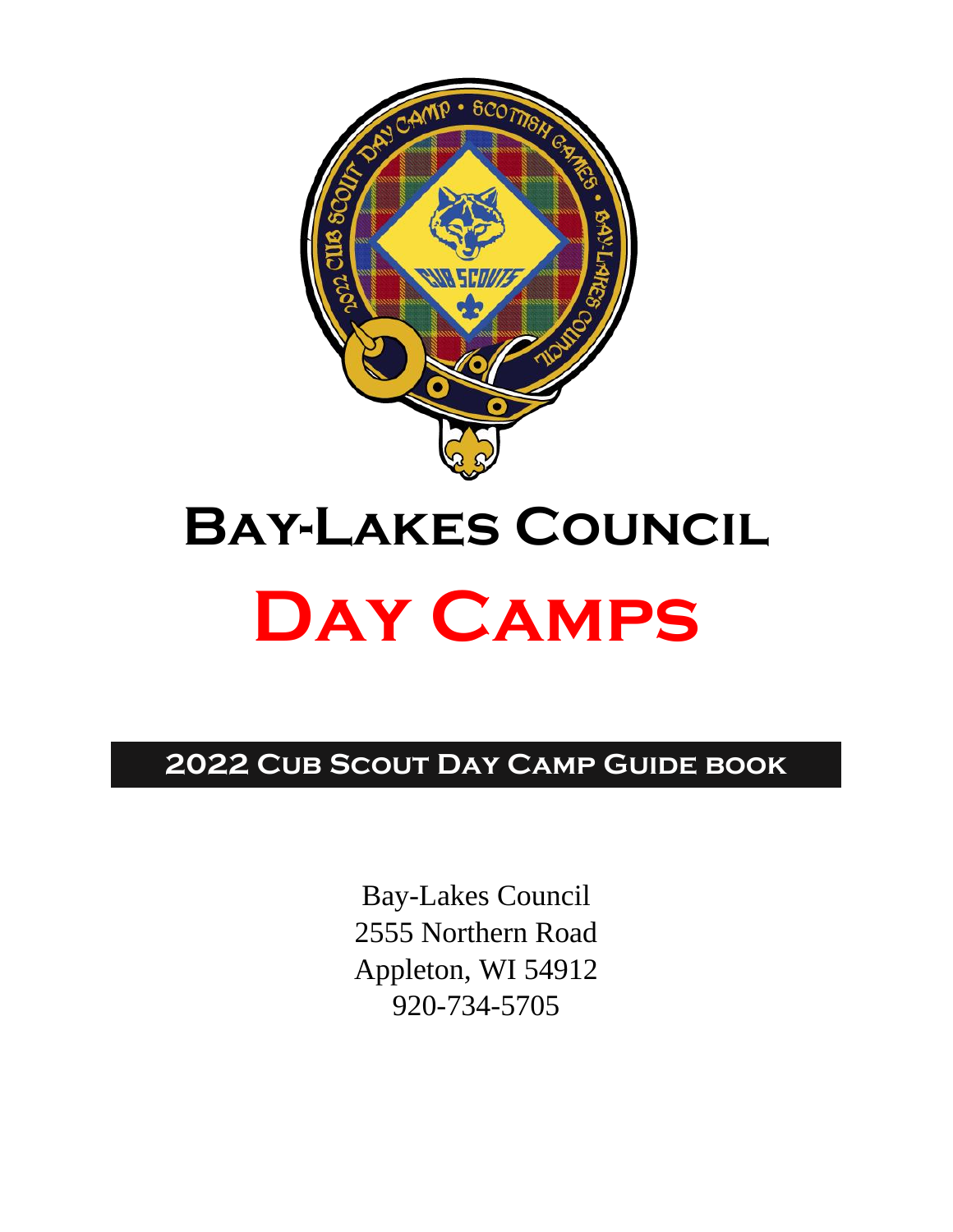# **CONTENTS**

| <b>REQUIRED PAPERWORK FOR CAMP: MEDICAL FORMS AND COVID SCREENING</b> |
|-----------------------------------------------------------------------|
|                                                                       |
|                                                                       |
|                                                                       |
|                                                                       |
|                                                                       |
|                                                                       |
|                                                                       |
|                                                                       |
|                                                                       |
|                                                                       |
|                                                                       |
|                                                                       |
|                                                                       |
|                                                                       |

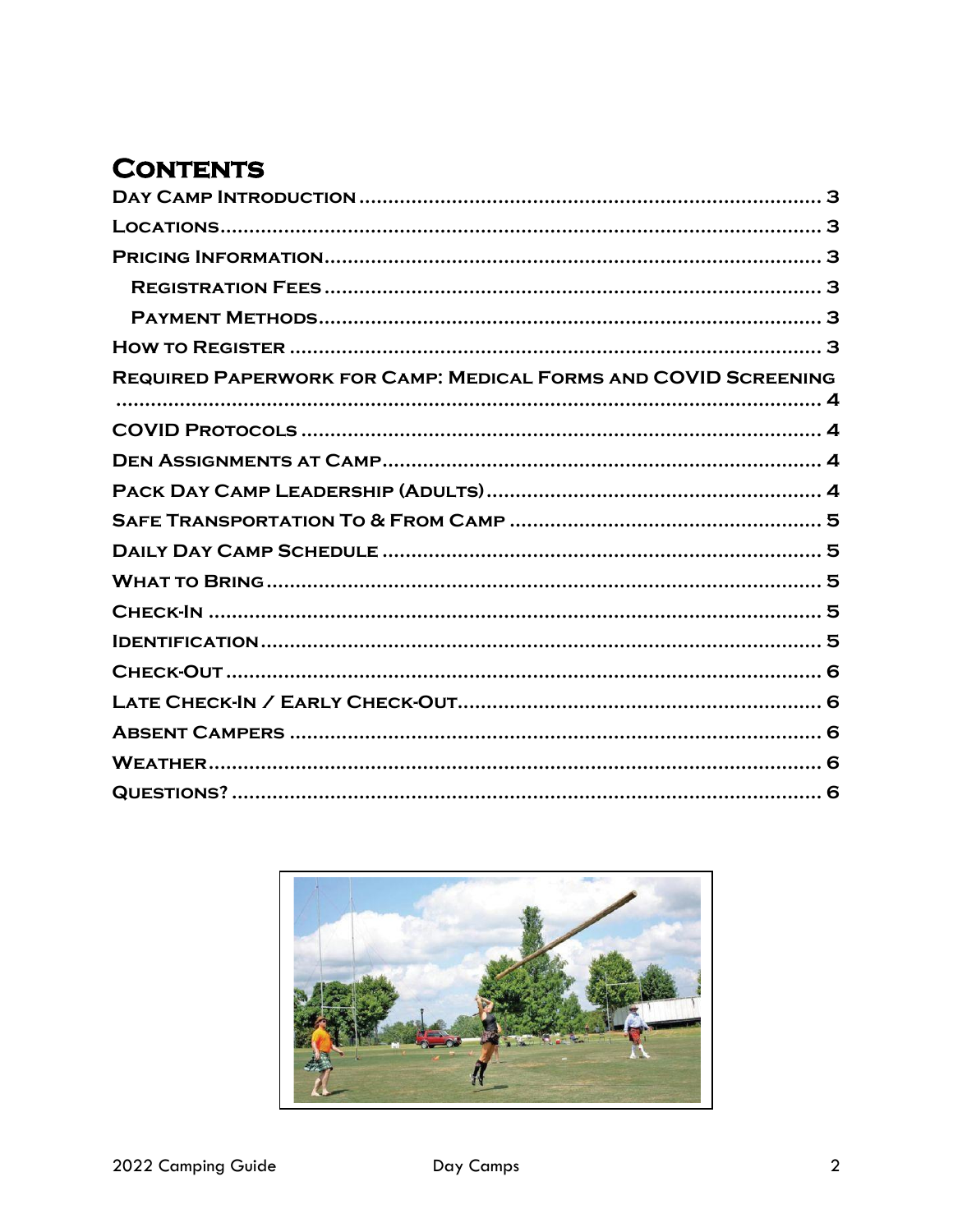# <span id="page-2-0"></span>**Day Camp Introduction**

The Bay-Lakes Council operates day camps throughout the Northeast Wisconsin Area. Packs may choose whichever day camp location is convenient for their schedules and scouts. While packs are encouraged to attend day camp as a pack, individual scouts may register even if their pack is not attending, only if they are accompanied by an adult. Remember, attendance at day camp counts as an activity toward earning the National Summertime Pack Award. Outdoor activities, such as day camp, are also a requirement to earn the Journey to Excellence. Most importantly camp provides an opportunity to put OUTING back in Scouting and assists in fulfilling the promises made when your child joined Scouting. This guide is designed to help packs and campers prepare for camp. Please review the contents of this guide and become familiar with the policies and procedures. We're looking forward to seeing you at camp!

# <span id="page-2-1"></span>**Locations**

June 11<sup>th</sup>- Greenville Lions Park in Greenville

June 18<sup>th</sup>- Pioneer Village in Saukville

August 6<sup>th</sup>- National Railroad Museum in Green Bay

# <span id="page-2-2"></span>**Pricing Information**

## <span id="page-2-3"></span>**Registration Fees**

Pricing for Greenville Lions Park & Pioneer Village Locations



| <b>REGISTRANT TYPE</b>        | <b>PRICING</b> |
|-------------------------------|----------------|
| **Youth (Cub Scout & Webelos) | \$35           |
| <b>Cub Scout Leaders</b>      | \$0            |

Pricing for National Railroad Museum location which includes a train ride for all.

| <b>REGISTRANT TYPE</b>        | <b>PRICING</b> |
|-------------------------------|----------------|
| **Youth (Cub Scout & Webelos) | \$45           |
| <b>Cub Scout Leaders</b>      | \$10           |

#### **\*\*ONLY CUB SCOUT YOUTH WILL RECEIVE A SCOTTISH THEMED ITEM AND A PATCH AS PART OF THEIR REGISTRATION FEE.**

## <span id="page-2-4"></span>**Payment Methods**

Online payment may be made through our online reservation system by using a credit or debit card.

## <span id="page-2-5"></span>**How to Register**

All registration must be completed at<https://scoutingevent.com/635-daycamps>. Packs are encouraged to register for day camp as a Pack to better coordinate pack leadership and ease in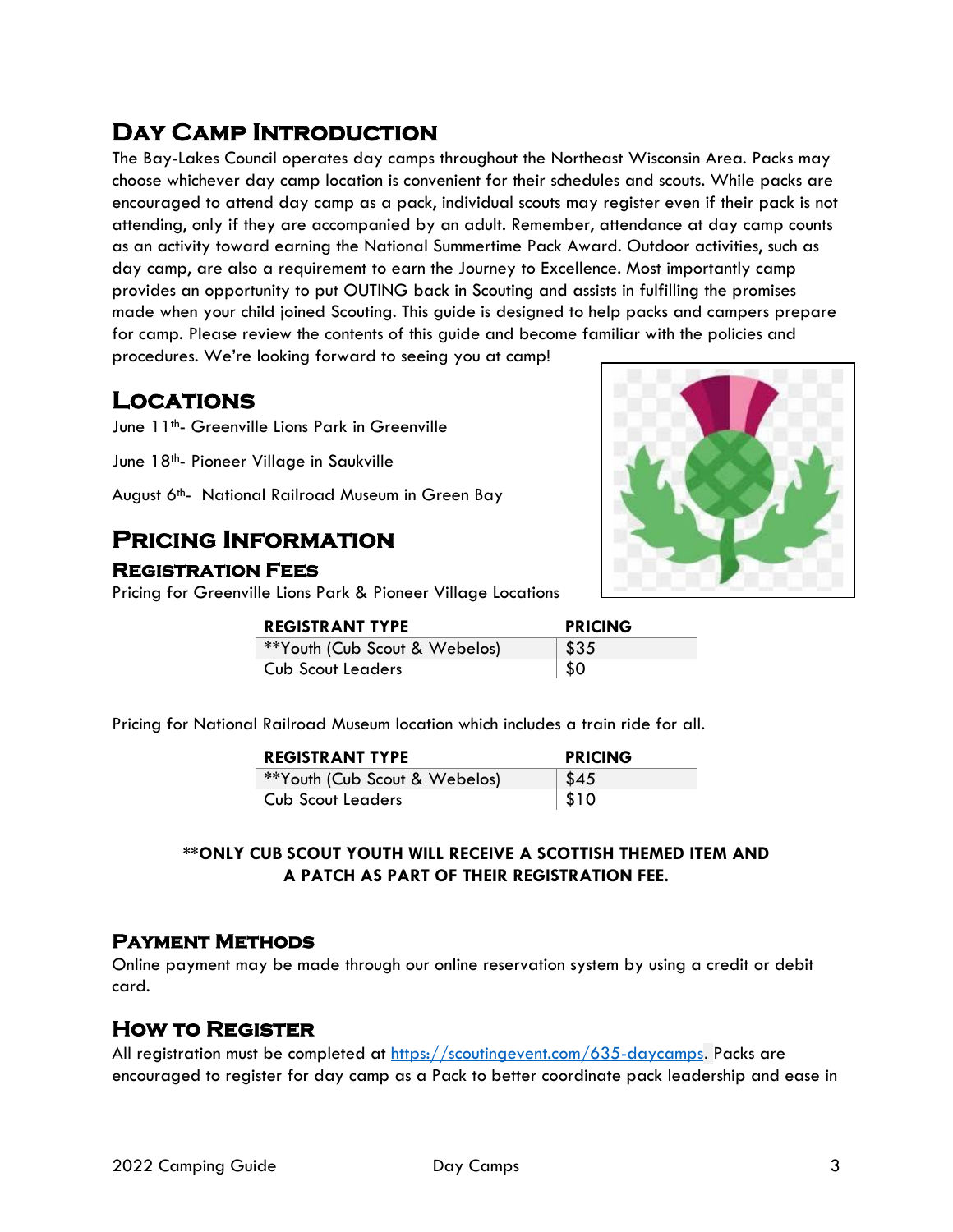assigning dens. There is still an option to register a scout individually, too. All registrations are required to have an adult sign up.

#### <span id="page-3-0"></span>**Required Paperwork for Camp: Medical Forms and COVID Screening**

Medical forms Part A & B are required for all people in camp which includes all campers, adults and staff. Adult Leaders must keep the Medical Forms with them!

[https://filestore.scouting.org/filestore/HealthSafety/pdf/680-001\\_AB.pdf](https://filestore.scouting.org/filestore/HealthSafety/pdf/680-001_AB.pdf)

All participates must also complete the COVID pre-event screening form as well.

<https://scoutingevent.com/Download/63573307/OR/COVIDEventScreeningSheet.pdf>

# <span id="page-3-1"></span>**COVID Protocols**

We are using a multi-layer mitigation strategy to prevent the spread of COVID in camp.

- Being outside.
- Wearing of masks
- Social distancing
- Hand washing and sanitation

We understand that guidelines from all entities regarding camp operations in the Country, the State of Wisconsin and local county have been changing and it is possible that this plan may have to be modified to meet the changes.

# <span id="page-3-2"></span>**Clan Assignments at Camp (Den Assignments)**

Campers will be assigned to Dens based on their Pack to allow the Adults to stay with their Scouts. Depending on the size of your Pack you may have other Scouts from other Packs in your Day Camp Den. We do this to ensure that the Den is full to maximize participation and to ensure that the Den has adequate adult leadership.

## <span id="page-3-3"></span>**Pack Day Camp Leadership (Adults)**

Every Pack is required to provide its own day camp leadership while at camp. One leader is required for every 5 youth in camp with a minimum of 2 leaders. (Example: 11 youth require 3 leaders). New Tiger Cubs (Youth that have just completed kindergarten and or Lion Cub Program) are required to have a parent or guardian in attendance, a 1 adult to 1 Scout ratio.

#### *Day Camp is not a "Drop-Off" camp, we want you to be involved in your Scouts life.*

The Adults are responsible for escorting the den throughout the day from activity station to activity station. They are to encourage active participation in the programs and activities, assisting station leaders as necessary. Adults are asked to promote Cub Spirit by helping the den create its own den yell. Songs and yells build enthusiasm and promote togetherness. They can be used while traveling from one session to another. Adults are also in charge of ensuring camper safety using the buddy system and by maintaining order in the den. In the event of an injury or illness, the adult is to promptly report the incident to the camp headquarters bringing injured campers to the health officer. Discipline issues are to be reported to the camp director.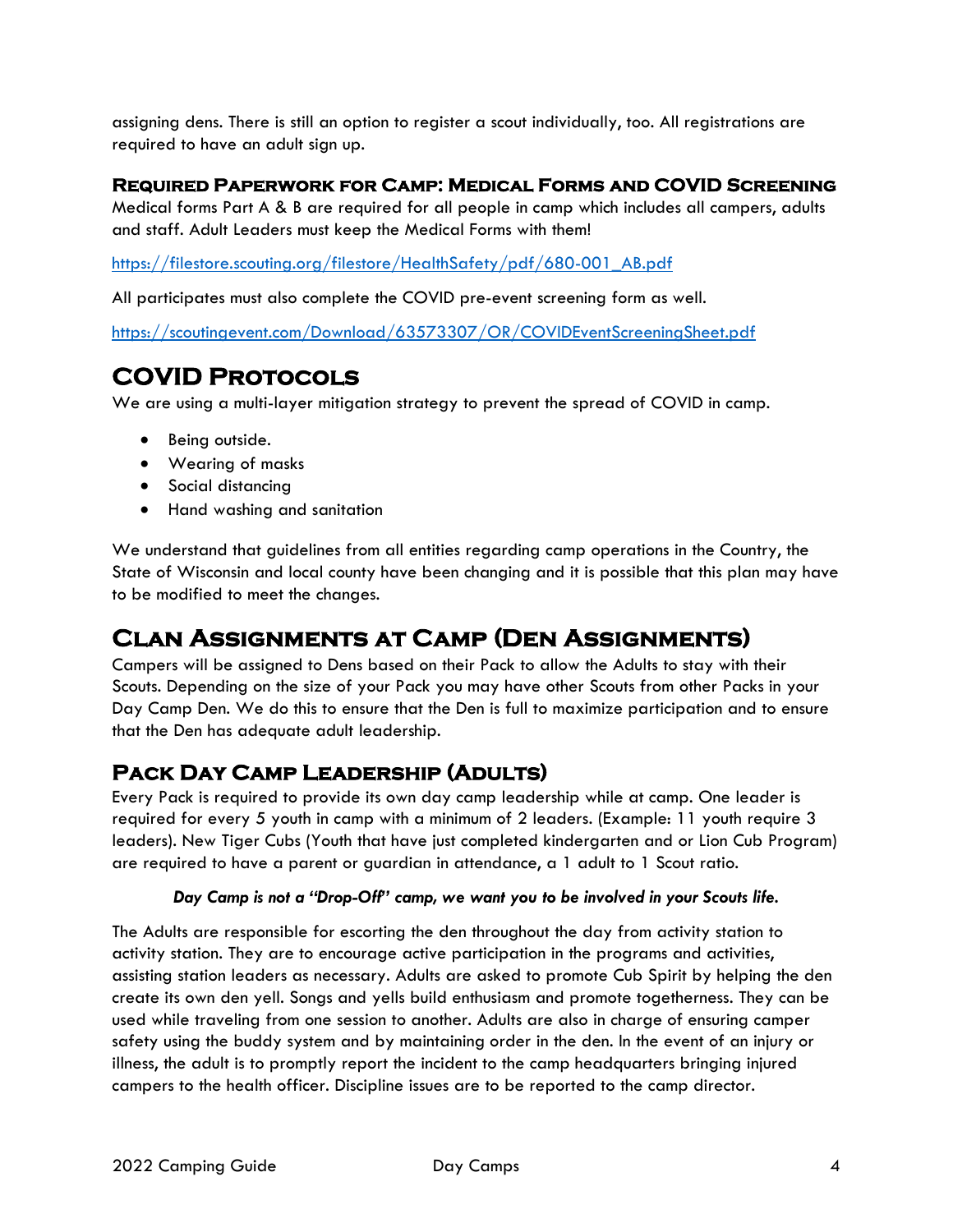# <span id="page-4-0"></span>**Safe Transportation To & From Camp**

When transporting Scouts to camp, make sure the rules published in the Guide to Safe Scouting are followed. (An Online version can be found at www.scouting.org.)

Most packs carpool to transport Scouts to camp. It is imperative that each vehicle is safe, carries insurance (State requirements) and is operated safely. Be sure anyone taking your child in and out of camp is listed in the Authorized Person section of the registration.

# <span id="page-4-1"></span>**Daily Day Camp Schedule**

| <b>Daytime Schedule:</b> |                              |  |
|--------------------------|------------------------------|--|
| 8:00 AM                  | Check-In                     |  |
| 8:45 AM                  | <b>Opening Ceremony</b>      |  |
| 4:00 PM                  | Closing Ceremony & Dismissal |  |



Schedules for station rotations will be provided to adults. Campers will spend 35-45 minutes at each station before moving to the next. Station activities include themed activities and experiments, shooting sports, games and much more. The stations consist of educational hands on activities.

# <span id="page-4-2"></span>**What to Bring**

Please make sure all items are marked with the Scout's name and pack number for easy identification.

 $\Box$  Day pack to hold gear

 $\Box$  Lunch with name on container (avoid using mayo or other perishables in packed lunches)

 $\Box$  Several Bottles of Water to Drink – Make sure you stay hydrated

 $\Box$  Rain gear (dress for the weather)

 $\Box$  Sunscreen and non-aerosol bug repellant

 $\Box$  Proper clothes: Pack t-shirts or Class-B and kilts are encouraged

 $\Box$  Closed toe shoes must be worn by all youth and adults (no sandals)

# <span id="page-4-3"></span>**Check-In**

Check in will begin at 8:00AM to 8:45AM\*. Please go directly to the camp headquarters with your medical forms. You will be given your camp wristband and your Den Assignment. Please allow ample time for this on the first day to ensure a smooth start to the day. Checking in as a Pack greatly assists in a smooth and speedy process.

\*Morning Flag ceremony will start at 8:45am sharp.

## <span id="page-4-4"></span>**Identification**

Each youth and adult at camp will be required to wear the provided wristband for the duration of camp. This wristband is provided during check-in.